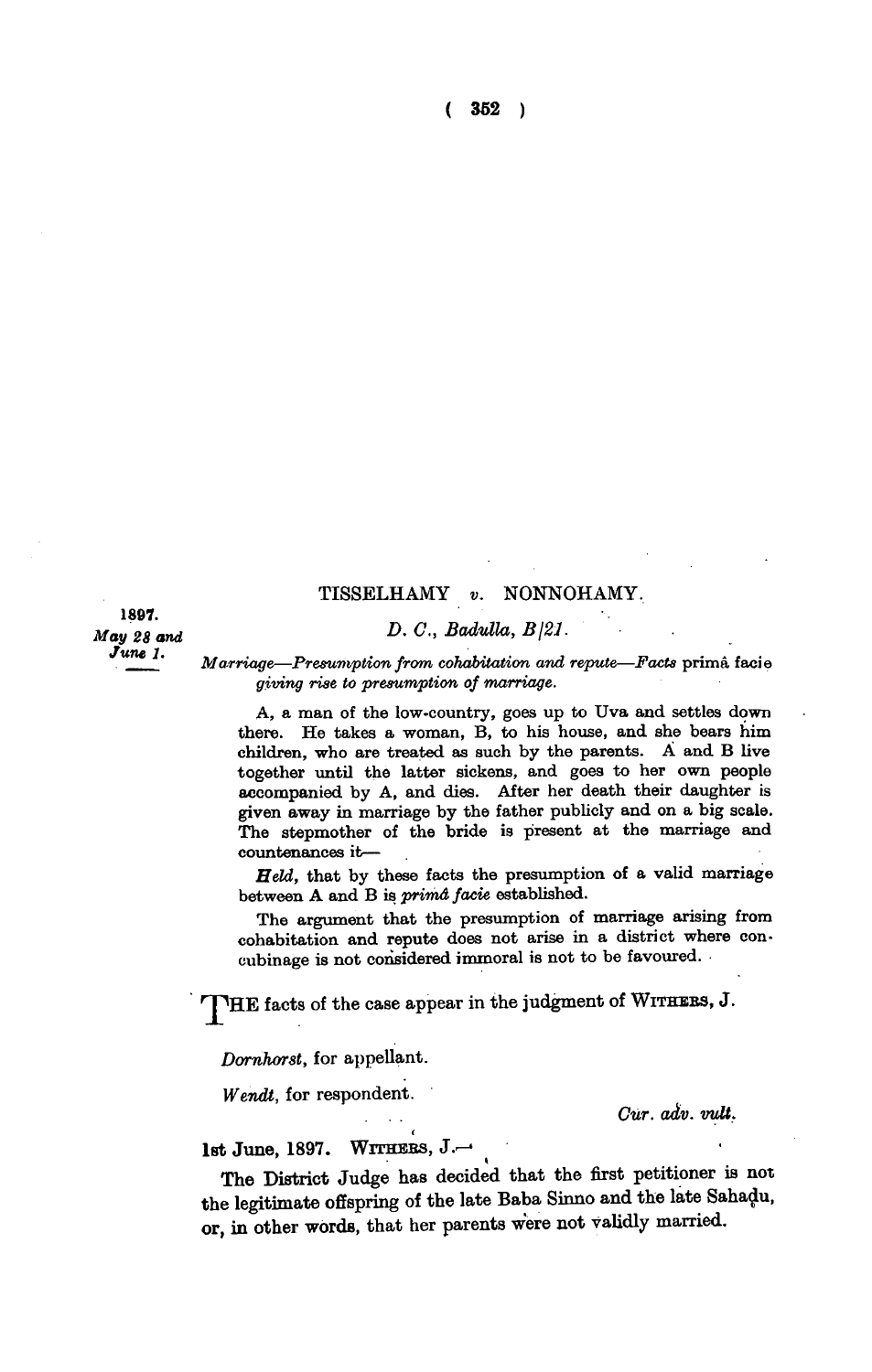**<sup>1897</sup>Is that decision right or wrong ? It would have helped me to**  answer this question if the Judge had found which he considered  $j_{une}$  *J.* to be the true state of facts. The stories of the contending parties  $\overline{W_{\text{ITHERB.}}}$  J. **differ materially, so much so that if I credited the respondents I should be disposed to endorse the decision appealed from. In this matter Kandyan witnesses came forward for the petitioner, appellant, and low-country witnesses for the respondent.** 

**It is common ground that Baba Sinho was a low-country man, that he was quite a young man when he came to trade in Uva, and that he died a few years ago at an advanced age. It is further common ground that the petitioner, appellant, is the daughter of Baba Sinho and one Sahadu (of whose origin little is known), and that the parents lived together for a great many years and had one or more children besides Tisselhamy, the appellant. They lived together, say the Kandyans, as man and wife, as man and mistress say the low-country men. This is a** *facon de parler.*  But the material difference to my mind is the end of this *régime*.

The witnesses for the petitioner, appellant, aged men, and **occupying some of them respectable positions, concur in this that Sahadu died before Baba Sinho cohabited with the respondent when he came out of jail, that she fell so sick—this was before the trial—that her relatives fetched her home, and that Baba Sinho accompanied them, and that she died either before or during Baba Sinho's imprisonment.** 

**I understand Tisselhamy, the petitioner, to say that she was about six or seven years old then, and that she remembers accom**panying her father to her mother's house on that occasion. Now. **the respondent's witnesses say that though Baba Sinho was a, wealthy man, and though Sahadu stayed in his house and carefully minded his property of which he was in possession, yet that just before his term expired she ran off with a pauper named Podi Sinho and took her two children with her. This I find it hard to believe. One witness says that Sahadu appeared when Baba**  Sinho and Nonnohamy (the respondent) were living together, and **there was a quarrel when she disappeared again. Nonnohamyswears that Sahadu came to see them twice while she and Baba Sinho were cohabiting'. As to dates, no one's dates can be relied on, for they are so vague. Now, I have little hesitation in accepting the story as told by the Kandyan witnesses, who seem to be absolutely, independent witnesses. I take, then, these to be the**  facts. . Baba Sinho lived for very many years with Sahadu as a **man and woman do who are .really married. He called her by the respectful name of " haminey," to which in no case was she entitled. Tisselhamy, the respondent, was their child, and treated VOL. II. 12**(55)29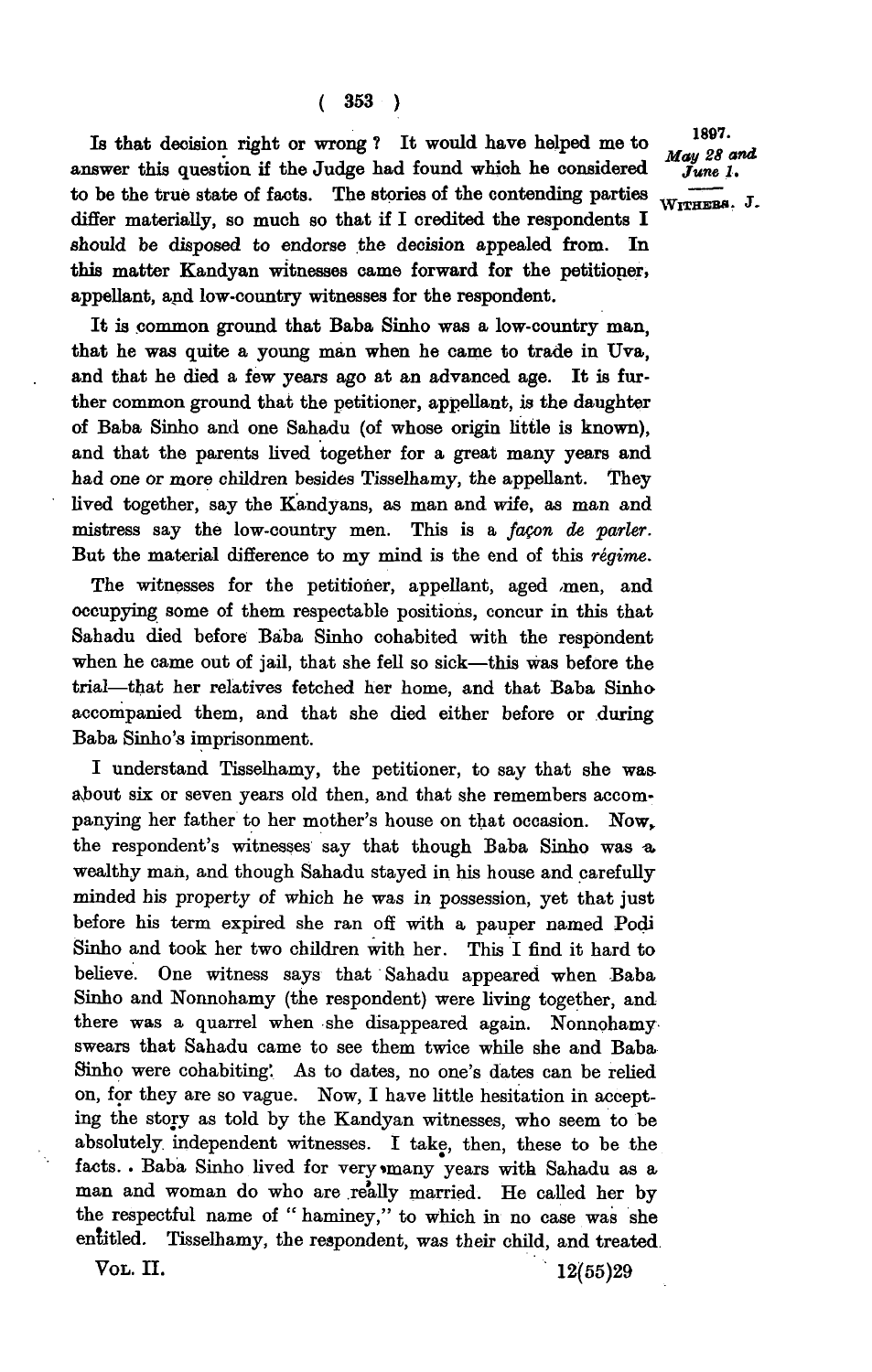1897. May 28 and June 1. WITHERS, J.

**as such, and the girl was eventually given away by her father at what was "described as a " big wedding," which her stepmother Nonnohamy attended. Sahadu died before Baba Sinho began to associate with Nonnohamy, whom he eventually married.** 

**Now, Baba Sinho's country was one where the law of monogamy prevailed, and where also the law presumed a valid marriage when a man and woman are proved to have lived together as man and wife. Given the facts as I take them to be, why should not this presumption avail the appellant ? The District Judge thinks that that evidence is insufficient, that it wants the support of facts expected and required in England, such as appearance in chinch together, visits together in respectable society, and so forth. Those are strengthening facts, but are they necessary ? But the Judge seems to think that if there was a backing up of like facts in this case they would lose weight in Uva, where marriage was then the exception and concubinage the rule ; but, as I have had occasion to point out lately, my Lords of the Privy Council did not favour the argument that the presumption of marriage does not arise in a district where concubinage is not considered immoral. I refer to the Batticaloa case of** *Sinne Pillai v. Sambonude* **reported in** *50 L. J. P. 28.* 

**The argument which impressed me most was this : " But in a " country where a man might have more wives than one, and " where marriage after the custom of the country was so lightly " dissolved," what repute could there be of marriage in the sense of a union of one man and one woman for their joint lives ? For a Kandyan at that time to say that two persons were living as man and wife might mean anything,** *e.g.,* **a wife of associated husbands or one of several wives belonging to one man. But all the witnesses agree that Baba Sinho and Sahadu cohabited together. A man and a wife could not live in the same house other than those two did. Now, cohabitation is the cardinal element in these cases—repute, reception, conduct, &c, are attendant circumstances, and the union of all of course is stronger than cohabitation alone. In other countries and with other people you would expect more proof of attending circumstances, such as the Judge points out. But here a young man comes up from the lowcountry and settles down in Uva to make money if he can. He succeeds, and takes a woman to his house, and she bears' him children, whom they treat as children, and they five together till she sickens and goes to her own people accompanied by him, and dies. After her death their daughter is given away in marriage by her father. This is done publicly on a big scale, and the stepmother is there and countenances it. What more pr6of**